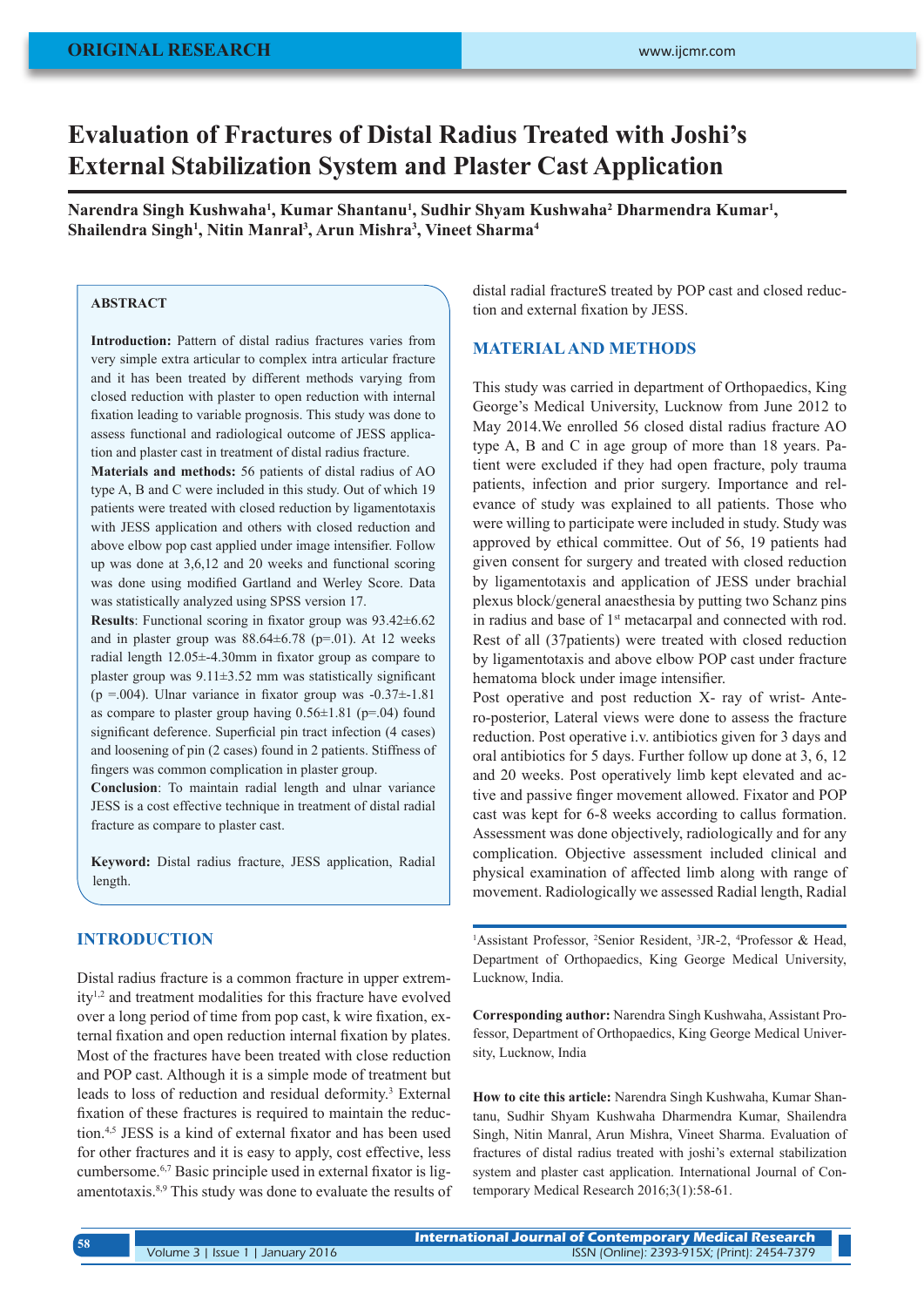angle, Volar tilt and Ulnar varience in both groups. The functional outcome score measured on the criteria of modified Gartland and Werley Score<sup>10</sup> at last follow up and compared with that of unaffected side. Data were analysed using statistically using SPSS version 17.

#### **RESULTS**

Most of the patients in both Fixator (52.6%) and Conservative (37.8%) groups were below 40 years. The mean age of the patients of Fixator group was  $33.05$  ( $\pm 8.47$ ) years and 36.65 (±13.01) years in Conservative group. Majority of the patients in both Fixator (78.9%) and Conservative groups were males (75.7%) and the difference was statistically insignificant ( $p$  $>$ 0.05). The most common cause of fracture

| Gender                                                 | <b>Groups</b>              |               |                                 |               |  |
|--------------------------------------------------------|----------------------------|---------------|---------------------------------|---------------|--|
|                                                        | <b>Fixator</b><br>$(n=19)$ |               | <b>Conservative</b><br>$(n=37)$ |               |  |
|                                                        | No.                        | $\frac{0}{0}$ | No.                             | $\frac{0}{0}$ |  |
|                                                        | h                          | 31.6          | 22.                             | 59.5          |  |
|                                                        |                            | 5.3           |                                 | 8.1           |  |
|                                                        | 12                         | 63.2          | 12                              | 32.4          |  |
| Table-1: Distribution of patients by AO classification |                            |               |                                 |               |  |

|                                                               | <b>Groups</b>              | $p$ -value <sup>1</sup>       |          |  |
|---------------------------------------------------------------|----------------------------|-------------------------------|----------|--|
|                                                               | <b>Fixator</b><br>$(n=19)$ | Conserva-<br>tive<br>$(n=37)$ |          |  |
| Functional scoring                                            | $93.42\pm 6.62$            | $88.64 \pm 6.78$              | $0.01*$  |  |
| Range of movement                                             |                            |                               |          |  |
| Extension                                                     | $87.28 \pm 9.95$           | 81.85±6.86                    | $0.02*$  |  |
| Flexion                                                       | $76.13 \pm 10.84$          | $76.82 \pm 6.78$              | 0.70     |  |
| Pronation                                                     | $82.70 \pm 2.08$           | $80.13 \pm 4.82$              | $0.03*$  |  |
| Supination                                                    | $84.05 \pm 1.68$           | $82.64 \pm 1.65$              | $0.004*$ |  |
| <sup>1</sup> Unpaired t-test, *Significant between the groups |                            |                               |          |  |
| Table-2: Comparison of patients by functional scoring and     |                            |                               |          |  |
| range of movement                                             |                            |                               |          |  |

|                                                  | <b>Groups</b>     | $p-value1$        |         |  |
|--------------------------------------------------|-------------------|-------------------|---------|--|
|                                                  | <b>Fixator</b>    | Conservative      |         |  |
|                                                  | $(n=19)$          | $(n=37)$          |         |  |
| RL                                               | $6.05 \pm 6.79$   | $7.76 \pm 4.23$   | 0.25    |  |
| <sub>RI</sub>                                    | $16.47\pm8.89$    | 19.95±7.89        | 0.14    |  |
| RT                                               | $-6.37 \pm 20.80$ | $-0.19 \pm 16.74$ | 0.23    |  |
| UV                                               | $3.42 \pm 2.41$   | $1.54 \pm 2.91$   | $0.03*$ |  |
| Table-3: Pre-operative comparisons of parameters |                   |                   |         |  |

distal end radius in our study is Road traffic accidents. Distribution of patients by AO classification is shown in Table 1 and it shows all three type of fracture were treated in both groups

The comparison of patients by functional scoring and range of movement is shown in the Table-2.The patient managed surgically were having better functional outcome and better range of motion and the difference was significant except for flexion at wrist joint which was slightly better in conservative group but the difference was not significant.

The pre-operative comparison of parameters is presented in the Table-3. There was no significant  $(p>0.05)$  difference in RL(radial length), RI(radial inclination) and RT (radial tilt) between Fixator and Conservative groups in pre-operative. However, UV(ulnar variance) was significantly  $(p=0.03)$ higher among the patients of Fixator (3.42 $\pm$ 2.41) than Conservative (1.54±2.91).

The post-operative comparison of parameters is shown in the Table-4. The change from normal side to the post op level shows that attainment of normal radial length in surgical group is much more significant. The collapse in surgical group occurs at late three and six months follow up and that too to minor levels. The collapse in conservative group is more significant at each level of follow up.

At final follow up RL and UV was significantly better in patients treated surgically. is presented in the Table-4/Figure-1. The most common complication in conservative series was finger stiffness. Superficial pin-tract infection occurred in 4 (10.5%) patients in group B, but was resolved with oral antibiotics. Loss of reduced position occurred in 10 patients with POP cast within the first 3 weeks of injury, while there were only 2 cases of loss of reduced position in the other group. Reflex sympathetic dystrophy developed in 1 case of group A and none of group B.

## **DISCUSSIONS**

There was a predilection of involvement of dominant side in our study group. Most of patients were <40 yrs of age, which is socially productive group and hence need utmost attention for better functional outcome. In our study road traffic accidents were the most common cause of fracture in our study followed by slip on ground. We found that most of the patients in both Fixator (78.0%) and Conservative groups were males (75.7%) this can be due to the difference in life style as males are more exposed to outdoor activities. Majority of

|                                                                                             | Groups at post operative |                       | $p-value1$ | Groups at 12 week follow up |                       |          |
|---------------------------------------------------------------------------------------------|--------------------------|-----------------------|------------|-----------------------------|-----------------------|----------|
|                                                                                             | Fixator $(n=19)$         | Conservative $(n=37)$ |            | Fixator $(n=19)$            | Conservative $(n=37)$ | P value  |
| RL                                                                                          | $14.42 \pm 3.59$         | $12.78 \pm 1.98$      | $0.02*$    | $12.05\pm4.30$              | $9.11 \pm 3.52$       | $0.004*$ |
| RI                                                                                          | $25.63 \pm 8.00$         | $26.11 \pm 4.47$      | 0.77       | $24.63 \pm 8.58$            | $21.35\pm 6.45$       | 0.11     |
| <b>RT</b>                                                                                   | $5.21 \pm 11.01$         | $7.73 \pm 5.46$       | 0.25       | $1.37\pm 6.30$              | $2.76 \pm 5.14$       | 0.38     |
| UV                                                                                          | $-1.63 \pm 1.30$         | $-0.76 \pm 1.48$      | $0.03*$    | $-0.37 \pm 1.81$            | $0.56 \pm 1.82$       | $0.04*$  |
| <sup>1</sup> Unpaired t-test, *Significant between the groups                               |                          |                       |            |                             |                       |          |
| Table-4: The comparison of parameters at immediate postoperative and 12 weeks postoperative |                          |                       |            |                             |                       |          |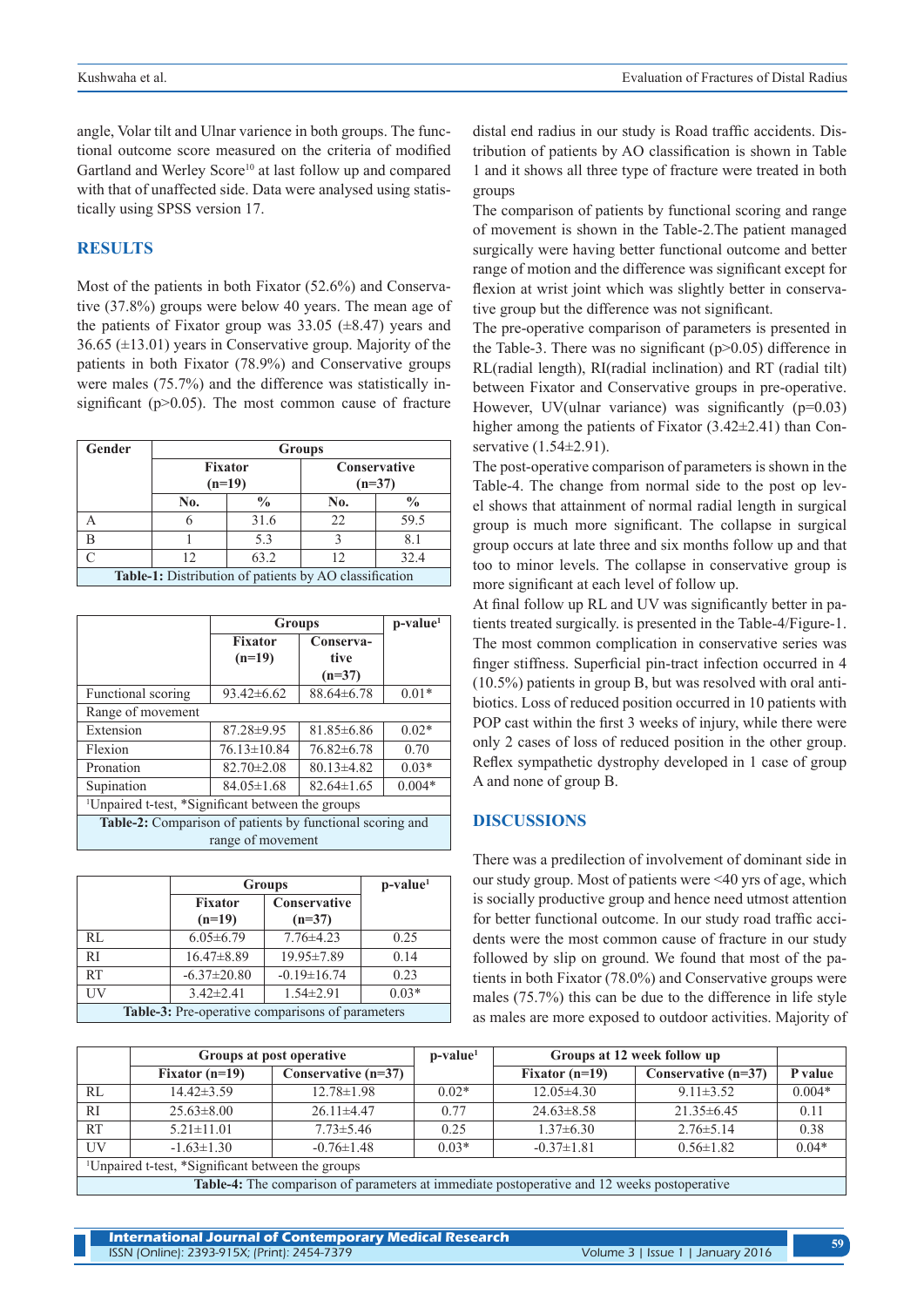

**Figure-1:** Shows pre-operative, post-operative and 12 weeks post-operative X-ray showing maintainance of radial length and ulnar varience in fixator group.



**Figure-2:** Showing range of movement at wrist joint after 3 months of JESS application

patients of the fixator were having comminuted fracture of AO type C and majority of patients of AO type A of fracture were treated by conservative method i.e.reduction setting and above elbow pop application.

Our study had shown better functional outcome in the patients treated by external fixator as the study by T.A. Clyburn<sup>11</sup> et al. He claimed that external fixator maintained reduction and allowed early functional range of motion of wrist in comminuted radial fracture in 29 patients.

On radiological follow-up the study shows that the Surgical procedure maintains radial length more effectively than POP cast and also retains it till the union better than POP cast and it is supported by N.H. Jenkins<sup>12</sup> et al, they treated 58 patients aged less than 60 years with Colles' fracture, either by a forearm plaster or by the application of an external fixation. The external fixator proved more effective at holding the manipulated position as compared to patients treated with plaster.

We used scoring system by the Gartland and werley and after evaluation we got 68.4% excellent,15.8% good 15.8% fair results and the conservative group had 21.6% excellent,56.8% good 16.2% fair and 5.4 %poor results and similarly Joosten  $U^{13}$  et al evaluated 174 patients with severely displaced intraarticular fracture treated with bridging external fixator. After evaluating with Gartland and Werley score, they obtained 29.3% excellent, 42.5% good, 10.3% fair and 2.9% poor results.

Radiologically, the patient with surgical treatment were having better attainment of radial length till the union but difference in the dorsal tilt and radial inclination was insignificant in the conservative group and similar results were obtained in various studies<sup>14,15,16,17</sup>

The complications of the surgical method includes mainly pin tract infection and finger stiffness especially index finger similar to the study by Chan BK et al<sup>18</sup> who used AO external fixator in 30 patients with intra articular fractures of distal radius. After 90.2 weeks of evaluation they found excellent to good result in 65% of cases, but also some complication mainly fingers stiffness, pin tract infection and even loss of reduction.

# **CONCLUSION**

External fixation is a more effective method for the treatment of fractures of the distal radius in term of maintaining radial length, prevent collapse with few complication like superficial pin-tract infection, pin loosening than treated with above elbow plaster of paris. Radial tilt and radial inclination and variance correction were attained by both modes of treatment but due to more collapse in the conservative group, loss of correction was more.

# **REFRENCES**

- 1. Lichtman DM,Bindra RR, Boyer MI, Putnam MD, Ring D. Distal radius work group: The treatment of distal radius fractures. J Am AcadOrthopSurg 2010,18:180-189.
- 2. Handoll HH, Huntley JS, Madhok R: External fixation versus conservative treatment for distal radial